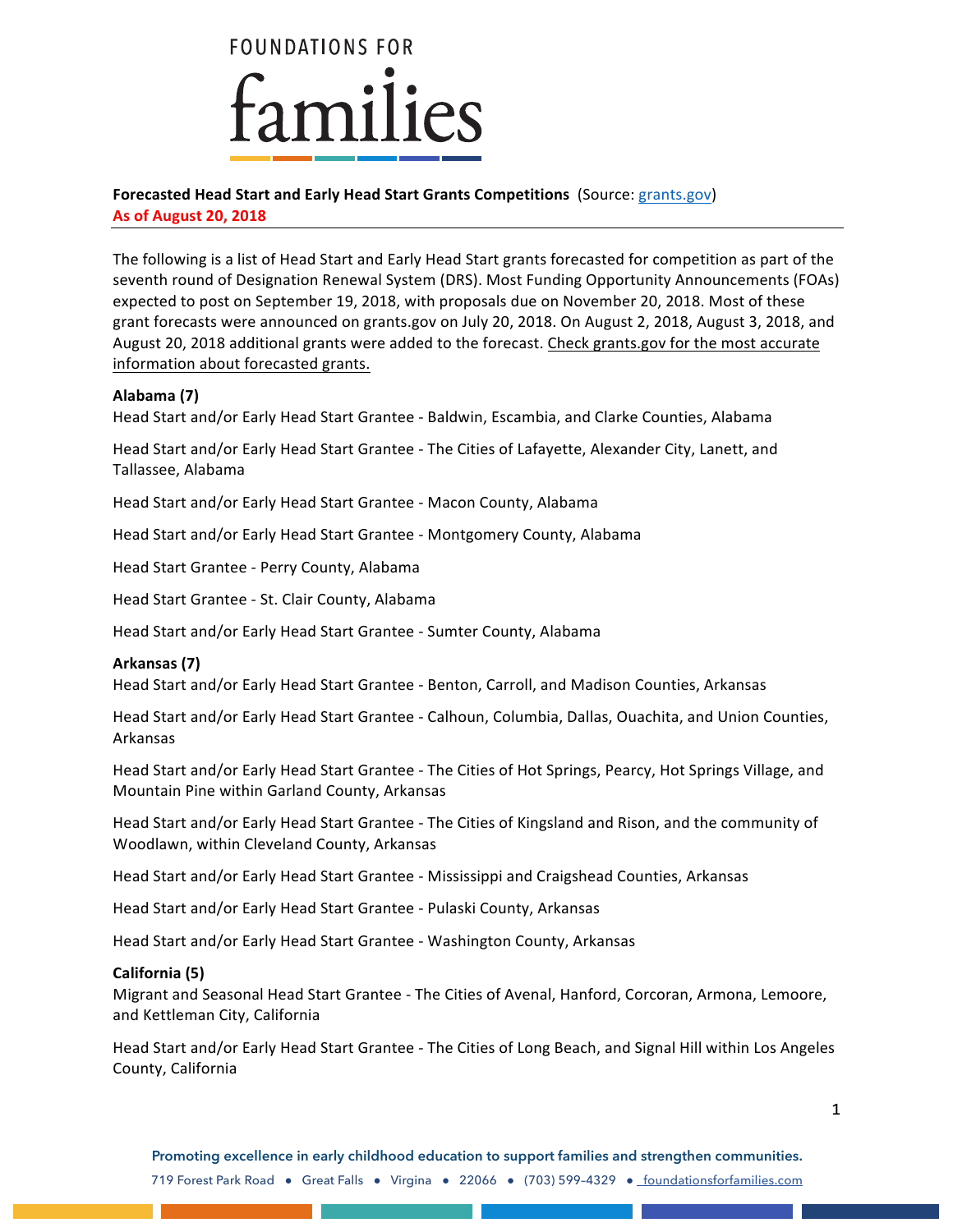Head Start and/or Early Head Start Grantee - The Communities of Holly Glen Park, Hyde Park, Inglewood, Leimert Park, Lennox, View Park-Windsor Hills, West Adams, West Los Angeles, and Hawthorne within Los Angeles County, California

Head Start and/or Early Head Start Grantee - Kern County, California

Head Start and/or Early Head Start Grantee - Monterey County, California

#### **Colorado (2)**

Head Start Grantee - The City of Fort Morgan, and the Town of Log Lane Village, Colorado

Head Start Grantee - Montrose County, Colorado

### **Connecticut (1)**

Head Start and/or Early Head Start Grantee - The City of Bridgeport, and the towns of Stratford, Fairfield, Easton, Trumbull, and Monroe within Fairfield County, Connecticut

#### **Delaware (1)**

Head Start and/or Early Head Start Grantee - The Town of Smyrna; Kent and Sussex Counties, Delaware

### **Florida (6)**

Head Start and/or Early Head Start Grantee - Broward County, Florida

Head Start Grantee - Collier County, Florida

Head Start and/or Early Head Start Grantee - Collier, Desoto, Glades, Hardee, Hendry, Highlands, Flagler, Indian River, Palm Beach, and Putman Counties, Florida

Head Start and/or Early Head Start Grantee - Duval County, Florida

Head Start Grantee - Gadsden County, Florida

Head Start Grantee - Palm Beach County, Florida

### **Georgia (3)**

Head Start and/or Early Head Start Grantee - Ben Hill, Berrien, Brooks, Cook, Irwin, Lanier, Lowndes, Tift, and Turner Counties, Georgia

Head Start and/or Early Head Start Grantee - Chatham and Effingham Counties, Georgia

Early Head Start Grantee - Johnson, Washington, Wilkes, and Glascock Counties, Georgia

#### **Illinois (6)**

Head Start and/or Early Head Start Grantee - Christian, Clay, Effingham, Fayette, Montgomery, Moultrie, and Shelby Counties, Illinois

Head Start and/or Early Head Start Grantee - Henderson, Knox, and Warren Counties, Illinois

Head Start and/or Early Head Start Grantee - Macon County, Illinois

Head Start and/or Early Head Start Grantee - Monroe, Perry and Randolph Counties, Illinois

Head Start and/or Early Head Start Grantee - Morgan and Sangamon Counties, Illinois

Head Start and/or Early Head Start Grantee - Tazewell and Woodford Counties, Illinois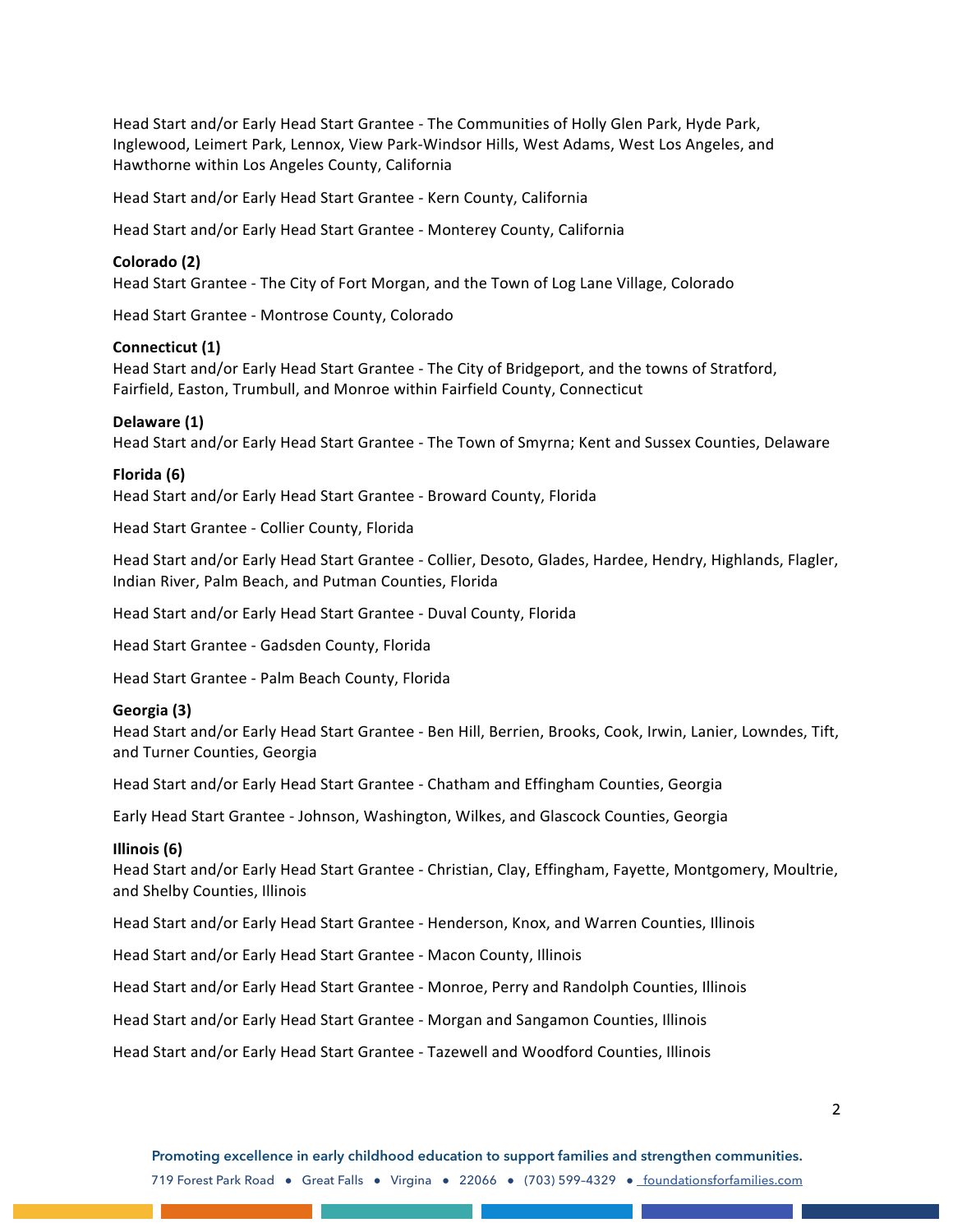## **Indiana (4)**

Head Start and/or Early Head Start Grantee - Clay, Hendricks, Morgan, Owen, and Putnam Counties, Indiana

Head Start and/or Early Head Start Grantee - Elkhart and St. Joseph Counties, Indiana

Head Start and/or Early Head Start Grantee - Lake and Porter Counties, Indiana

Head Start and/or Early Head Start Grantee - Monroe County, Indiana

## **Iowa (1)**

Head Start and/or Early Head Start Grantee - Cass, Crawford, Fremont, Harrison, Mills, Monona, Montgomery, Page, Pottawattamie, and Shelby Counties, Iowa

## **Kansas (3)**

Head Start and/or Early Head Start Grantee - Atchison, Brown, Doniphan, Jackson, Jefferson, Leavenworth, Marshall, Nemaha, and Pottawatomie Counties, Kansas

Head Start and/or Early Head Start Grantee - Riley County, Kansas

Head Start and/or Early Head Start Grantee - Wyandotte County, Kansas

## **Kentucky (1)**

Head Start and/or Early Head Start Grantee - Bracken, Fleming, Lewis, Mason, and Robertson Counties, Kentucky<sup>1</sup>

## **Louisiana (8)**

Head Start and/or Early Head Start Grantee - Avoyelles Parish, Louisiana

Head Start and/or Early Head Start Grantee - Bienville, Jackson, Red River and Winn Parishes, Louisiana

Head Start and/or Early Head Start Grantee - Catahoula, Concordia, Grant, LaSalle and Tensas Parishes, Louisiana

Head Start and/or Early Head Start Grantee - Iberville Parish, Louisiana

Head Start and/or Early Head Start Grantee - Lincoln and Union Parishes, Louisiana

Head Start and/or Early Head Start Grantee - Livingston, St. Helena, St. Tammany, Tangipahoa and Washington Parishes, Louisiana

Head Start and/or Early Head Start Grantee - Natchitoches and De Soto Parishes, Louisiana

Head Start and/or Early Head Start Grantee - St. Charles Parish, Louisiana

## **Massachusetts (1)**

<u> Andreas Andreas Andreas Andreas Andreas Andreas Andreas Andreas Andreas Andreas Andreas Andreas Andreas Andre</u>

Head Start and/or Early Head Start Grantee - The Cities of Cambridge, and Somerville, Massachusetts

### **Minnesota (3)**

Head Start and/or Early Head Start Grantee - Freeborn and Olmsted Counties, Minnesota

Head Start and/or Early Head Start Grantee - Murray, Nobles, Pipestone, and Rock Counties, Minnesota

**Promoting excellence in early childhood education to support families and strengthen communities.** 719 Forest Park Road • Great Falls • Virgina • 22066 • (703) 599-4329 • foundationsforfamilies.com

<sup>&</sup>lt;sup>1</sup> There are two forecasts listed for Bracken, Fleming, Lewis, Mason, and Robertson Counties, Kentucky, one for Head Start and one for Head Start and/or Early Head Start. However, the forecast for Head Start and/or Early Head Start specifies Breckinridge and Grayson Counties, Kentucky in the description. It is possible that it is an error that there are two forecasts listed for this service area.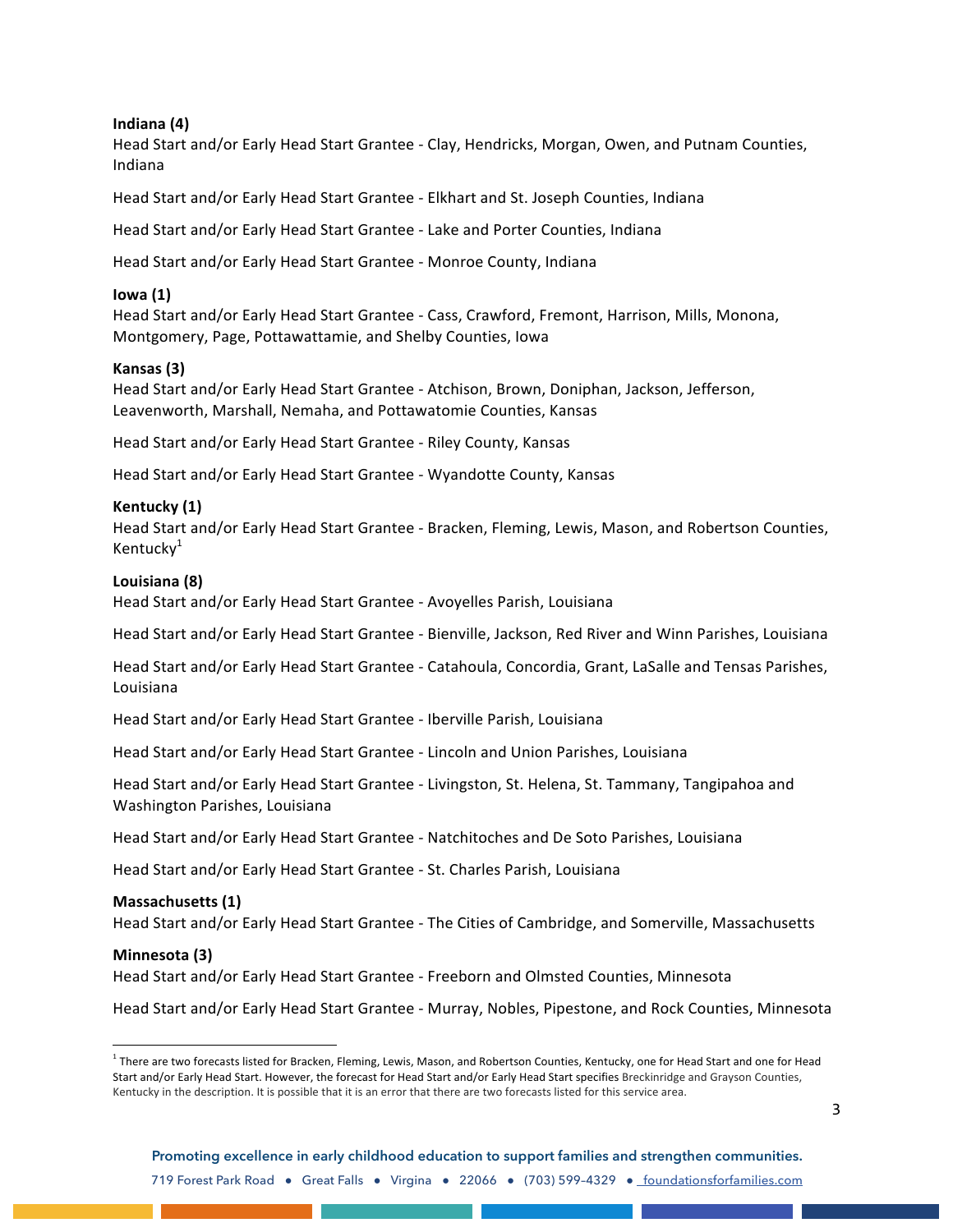Migrant and Seasonal Head Start Grantee - Counties within the states of Minnesota and North Dakota *(also listed under North Dakota)*

### **Mississippi (2)**

Head Start and/or Early Head Start Grantee - The City of Clarksdale in Coahoma County, Mississippi

Head Start and/or Early Head Start Grantee - The Cities of Indianola, Moorhead, Drew, and Ruleville, Mississippi

#### **Missouri (7)**

Head Start and/or Early Head Start Grantee - Adair, Clark, Knox, Schuyler, and Scotland Counties, Missouri

Head Start Grantee - Atchison, Gentry, Holt, Nodaway, and Worth Counties, Missouri

Head Start and/or Early Head Start Grantee - Bates, Benton, Cass, Cedar, Henry, Hickory, Morgan, St. Clair, and Vernon Counties, Missouri

Head Start and/or Early Head Start Grantee - Carter, Butler, Dent, Reynolds, Ripley, Shannon, and Wayne Counties, Missouri

Migrant and Seasonal Head Start Grantee - Craighead, Greene, Mississippi and Poinsett Counties, Arkansas; Dunklin and Pemiscot Counties, Missouri

Head Start and/or Early Head Start Grantee - Douglas, Howell, Oregon, Ozark, Texas, and Wright Counties, Missouri

Head Start and/or Early Head Start Grantee - Lewis, Macon, Marion, Pike, Ralls, Randolph, and Shelby Counties, Missouri

### **Montana (2)**

Head Start Grantee - Broadwater, Jefferson, and Lewis and Clark Counties, Montana

Head Start Grantee - The Cities of Kalispell, Columbia Falls, and Eureka, Montana

#### **Nebraska (1)**

Head Start and/or Early Head Start Grantee - Antelope, Burt, Cedar, Cuming, Dakota, Dixon, Knox, Madison, Pierce, Stanton, Thursday, Washington, and Wayne Counties, Nebraska

### **New Jersey (4)**

Head Start and/or Early Head Start Grantee - The City of East Orange, New Jersey

Head Start and/or Early Head Start Grantee - The City of Trenton, New Jersey

Head Start and/or Early Head Start Grantee - Hunterdon, Morris, Sussex, and Warren Counties, New Jersey

Head Start and/or Early Head Start Grantee - The Municipalities of West Milford, Ringwood, Wanaque, Pompton Lakes, Wayne, Prospect Park, Hawthorne, Haledon, North Haledon, Little Falls, Woodland Park, Clifton, Bloomingdale, and Totowa, New Jersey

### **New Mexico (2)**

Head Start Grantee - The City of Las Cruces within Dona Ana County, New Mexico

**Promoting excellence in early childhood education to support families and strengthen communities.** 719 Forest Park Road • Great Falls • Virgina • 22066 • (703) 599-4329 • foundationsforfamilies.com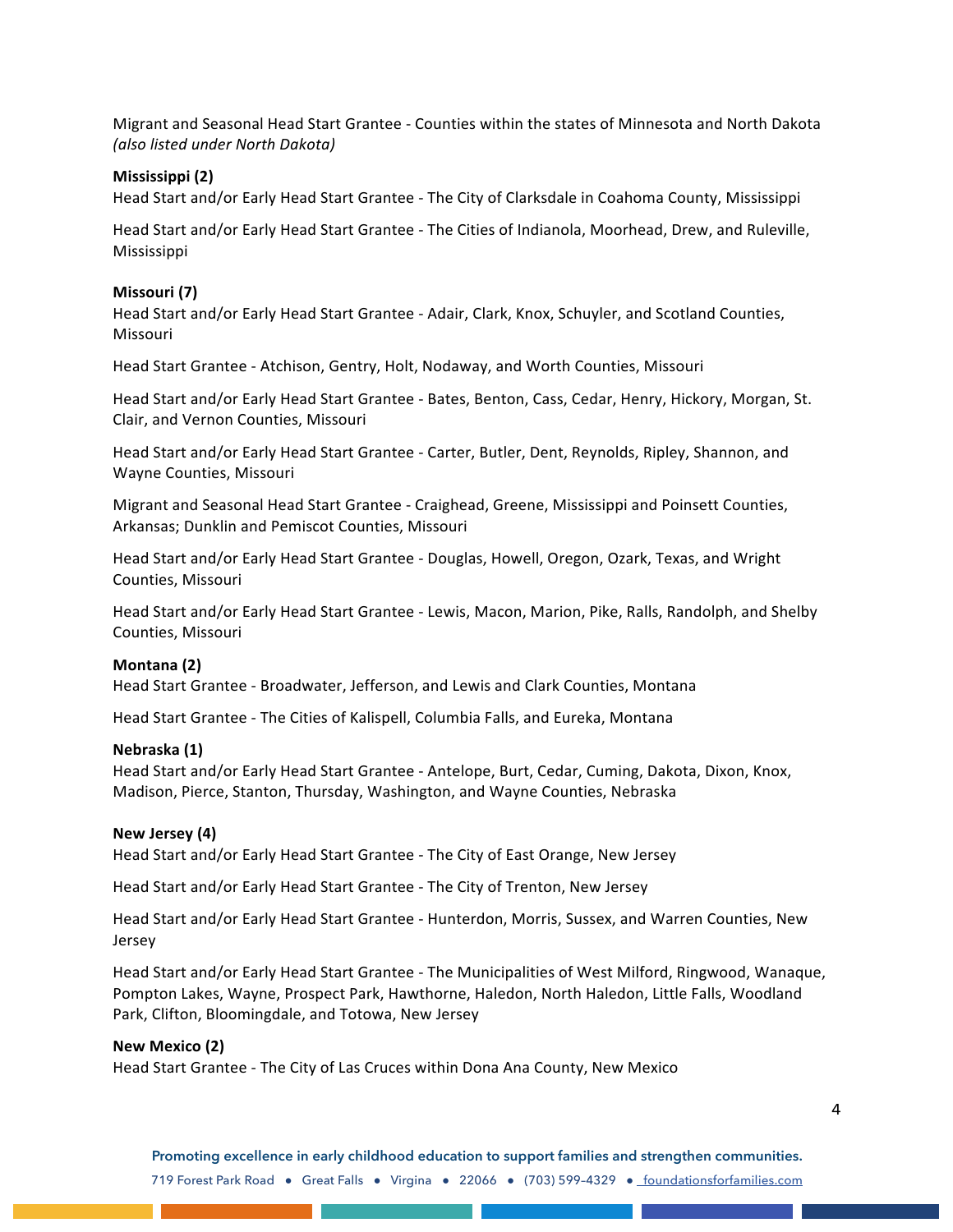Head Start and/or Early Head Start Grantee - San Juan, Santa Fe, Sandoval, and Torrance Counties, New Mexico

## **New York (5)**

Head Start Grantee - Columbia County, New York

Head Start and/or Early Head Start Grantee - The Cities of Owego, Newark Valley, and Waverly, New York

Head Start and/or Early Head Start Grantee - Greene County, New York

Head Start and/or Early Head Start Grantee - Rensselaer County, New York

Head Start and/or Early Head Start Grantee - Tompkins County, New York

#### **North Dakota (1)**

Migrant and Seasonal Head Start Grantee - Counties within the states of Minnesota and North Dakota *(also listed under Minnesota)*

#### **Ohio (8)**

Head Start and/or Early Head Start Grantee - Belmont County, Ohio

Head Start and/or Early Head Start Grantee - Butler County, Ohio

Head Start and/or Early Head Start Grantee - Columbiana and Jefferson Counties, Ohio

Head Start and/or Early Head Start Grantee - Guernsey, Monroe, and Noble Counties, Ohio

Head Start and/or Early Head Start Grantee - Hamilton County, Ohio

Head Start and/or Early Head Start Grantee - Jackson and Vinton Counties, Ohio

Head Start and/or Early Head Start Grantee - Lucas County, Ohio

Head Start and/or Early Head Start Grantee - Ottawa, Sandusky, Seneca, and Wood Counties, Ohio

#### **Oklahoma (3)**

Head Start and/or Early Head Start Grantee - Beckham, Cotton, Jefferson, Kiowa, Roger Mills, Tillman, and Washita Counties, Oklahoma

Head Start and/or Early Head Start Grantee - McClain, Garvin, and Stephens Counties, Oklahoma

Head Start and/or Early Head Start Grantee - Muskogee County, Oklahoma

#### **Pennsylvania (5)**

Head Start and/or Early Head Start Grantee - Allegheny County, Pennsylvania

Head Start and/or Early Head Start Grantee - Erie County, Pennsylvania

Head Start Grantee - Lebanon County, Pennsylvania

Head Start Grantee - Montour County, Pennsylvania

Head Start and/or Early Head Start Grantee - Philadelphia County, Pennsylvania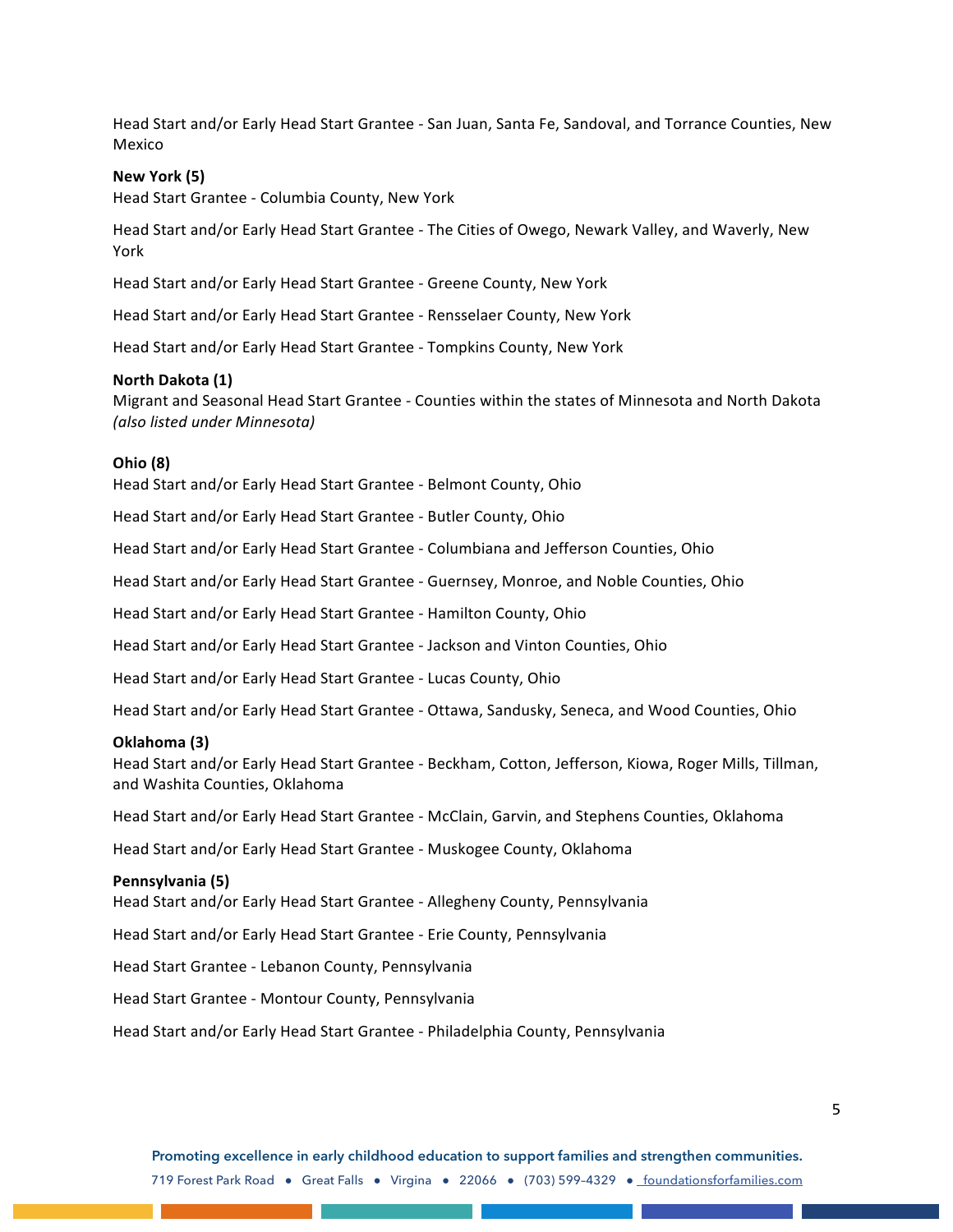## **North Carolina (7)**

Head Start and/or Early Head Start Grantee - Bladen, Brunswick, Columbus, Hoke, Robeson and Scotland Counties, North Carolina

Head Start Grantee - The City of Kannapolis, within Cabarrus and Rowan Counties, North Carolina

Head Start and/or Early Head Start Grantee - Gaston and Lincoln Counties, North Carolina

Head Start and/or Early Head Start Grantee - Guilford County, North Carolina

Head Start and/or Early Head Start Grantee - Macon County, North Carolina

Head Start and/or Early Head Start Grantee - Rowan, Stanly, Davidson, Moore, Montgomery Counties North Carolina

Head Start Grantee - Wilkes, Ashe, and Alleghany Counties, North Carolina

## **Rhode Island (1)**

Head Start and/or Early Head Start Grantee - The City of Woonsocket, Rhode Island

## **South Carolina (7)**

Head Start and/or Early Head Start Grantee - Greenwood, Laurens, Edgefield, Abbeville, McCormick, Newberry, Saluda, Lexington, and Richland Counties, South Carolina

Head Start and/or Early Head Start Grantee - Greenville, Anderson, Pickens, and Oconee Counties, South Carolina

Head Start Grantee - Lancaster County, South Carolina

Early Head Start Grantee - Richland County, South Carolina

Head Start and/or Early Head Start Grantee - Spartanburg and Cherokee Counties, South Carolina

Head Start and/or Early Head Start Grantee - Sumter, Clarendon, Kershaw, and Lee Counties, South Carolina

Head Start and/or Early Head Start Grantee - York, Chester, and Union County, Counties, South Carolina

### **Tennessee (3)**

Head Start and/or Early Head Start Grantee - Chester, Decatur, Hardeman, Hardin, Haywood, Henderson, and McNairy Counties, Tennessee

Head Start and/or Early Head Start Grantee - Johnson County, Tennessee

Head Start and/or Early Head Start Grantee - Shelby County, Tennessee

## **Texas (12)**

Head Start and/or Early Head Start Grantee - Angelina, Jasper, Newton, Sabine, San Augustine, Shelby, and Tyler Counties, Texas

Head Start and/or Early Head Start Grantee - Brazoria County, Texas

Head Start and/or Early Head Start Grantee - The City of Beaumont within Jefferson County, Texas

Head Start and/or Early Head Start Grantee - The City of College Station in Brazos County, Texas